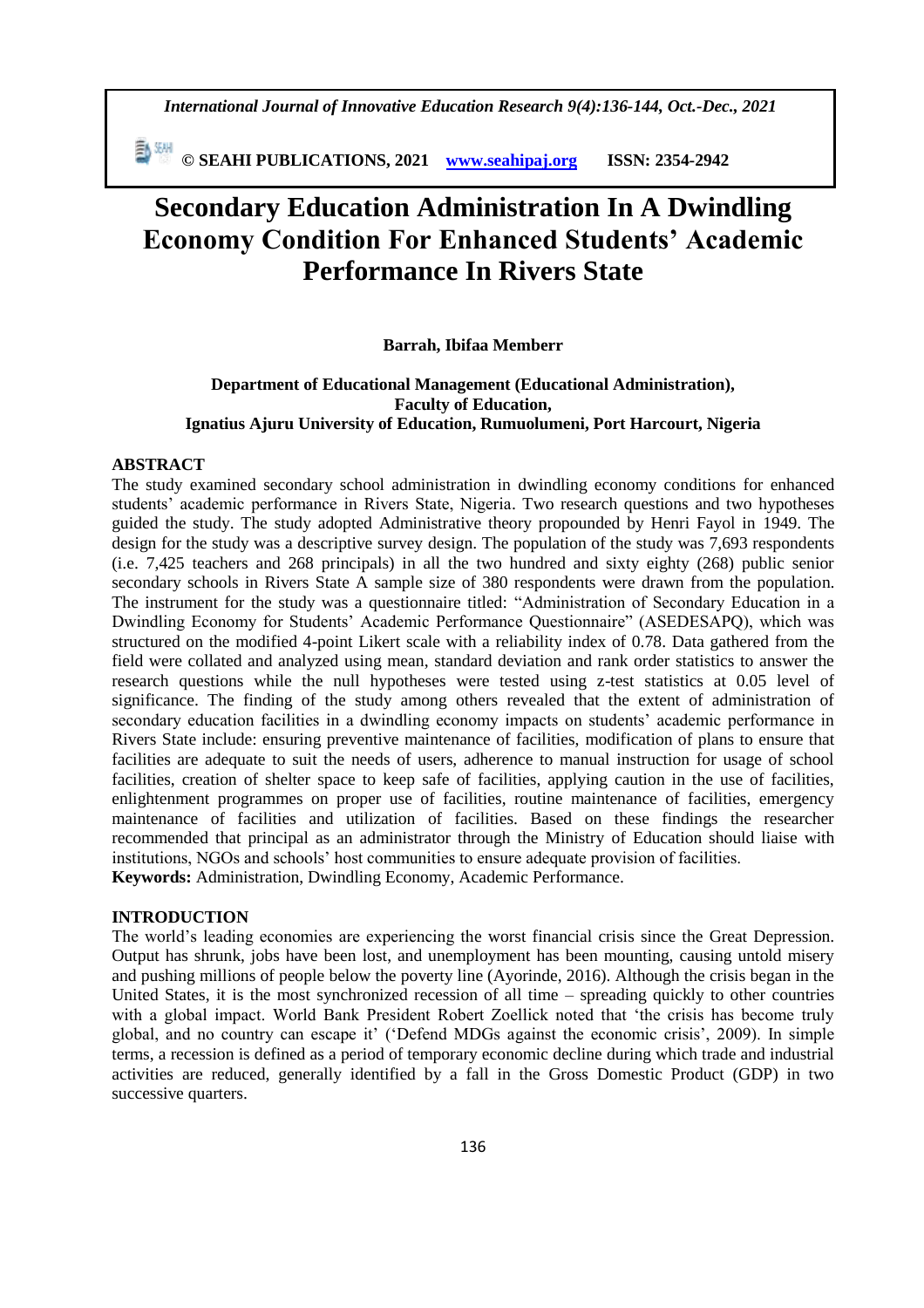Occasioned by the fall in the oil price and increased rise of dollar to naira, recession has impacted negatively on the economy of Nigeria. Ayorinde (2016) revealed that the macro-economic environment became non-conducive to investment in Nigeria. The capital market witnessed low capacity output and policy initiative of President Buhari's administration to ensure transparency and accountability in public fund, to curb corruption and linkages seems to have led the nation into economic recession. Nigerian current economic situation has taken a toll on many families, individuals and institutions of learning. According to Noko (2016), the International Momentary Fund (IMF) and the Central Bank of Nigeria (CBN) have agreed that Nigeria economy has plunged into recession with low growth rate of 1.5 percent. National Bureau of Economic Research (2016) defines recession as a significant decline in economic activity spread across the economy, lasting more than a few months. In the context of this study economic recession implies the global economic forces that have place the world economy, Nigeria inclusive, in a position of wrestling with her internal economic distortions. Its impact in the education sector could lead to poor quality service delivery in these institutions, some of which are already lying belly up, owing to multi-faceted challenges. The provision of education to the Nigerian citizenry has adopted the social demand approach. This has contributed significantly to massive expansion of the Educational system without a corresponding increase in funding. The increasing budgetary allocation has always fallen short of the expected turnaround revolution in education in the area of economic growth, skilled manpower needed for development and equal educational opportunity for all. The recession is on in Nigeria and federal government had promised that it would technically end in 2017. Economic recession has led to high inflation and depreciation of school facilities for lack of maintenance due to gross diminished value of the naira to meet day to day administration of secondary schools. Regrettably, classrooms, books and laboratory facilities provided to secondary schools seems to be in state of depreciation.

Many schools have been able to cut their expenditures with minimal impact on students by deferring maintenance and construction projects, laying off central office staff, and eliminating nonessential travel. Some schools have had to make cuts that affect students more directly. These cuts include: Laying-off of teachers, which in turn increases class size, cutting extracurricular activities, cutting subjects not required for graduation, eliminating field trips, cutting instructional programs, cutting professional development for teachers and staff. Some schools have managed to trim personnel costs while minimizing teacher layoffs by instituting furlough days, freezing salaries, and reducing other benefits.

But the financial crises are still very clear like hand writing on the wall: In the years to come, more cuts will be necessary to ensure that limited or scarce resources are utilized effectively and efficiently to achieve desired result. School boards that evaluate possible cuts on the basis of research and data will be more likely to minimize the impact on students, at least in the short term. Some states view education as an investment in their economic future, so it is usually the last area to be cut. But today, many states have slashed their own budgets to the bone in public schools. Finally, rising costs, coupled with no substantial increase in funds, will challenge schools as never before. In the face of economic recession in Nigeria, Education is adversely affected. There is a growing concern for the state of the educational system.

Education is usually one of the last budget areas to be cut, but most schools today are suffering declines in tuition fee payment by parents and guardians. At the same time, many are also facing dramatic increases in costs ranging from utilities. With decreasing revenues and rising costs, schools are forced to make tough decisions if they are to balance their budgets and still meet the needs of their students and staff. Stakeholders have decried the manner in which the educational system is losing its value. A lot of reasons have been given for this situation; however, the kernel of entrenching quality into public schools lies in the management of educational facilities. In educational institutions, school facilities constitute essential inputs which could guarantee favourable learning environment and enhance the achievement of educational objectives. Educational facilities include the entire school plant which school administrators, teachers and students harness, allocate, and utilize for the smooth and efficient management of any educational institution.

In the school, educational facilities serve as pillars of support for effective teaching and learning thereby making the process meaningful and purposeful. School facilities include permanent and semi-permanent structures, such as machinery, laboratory equipment, the blackboard, tools and other equipment as well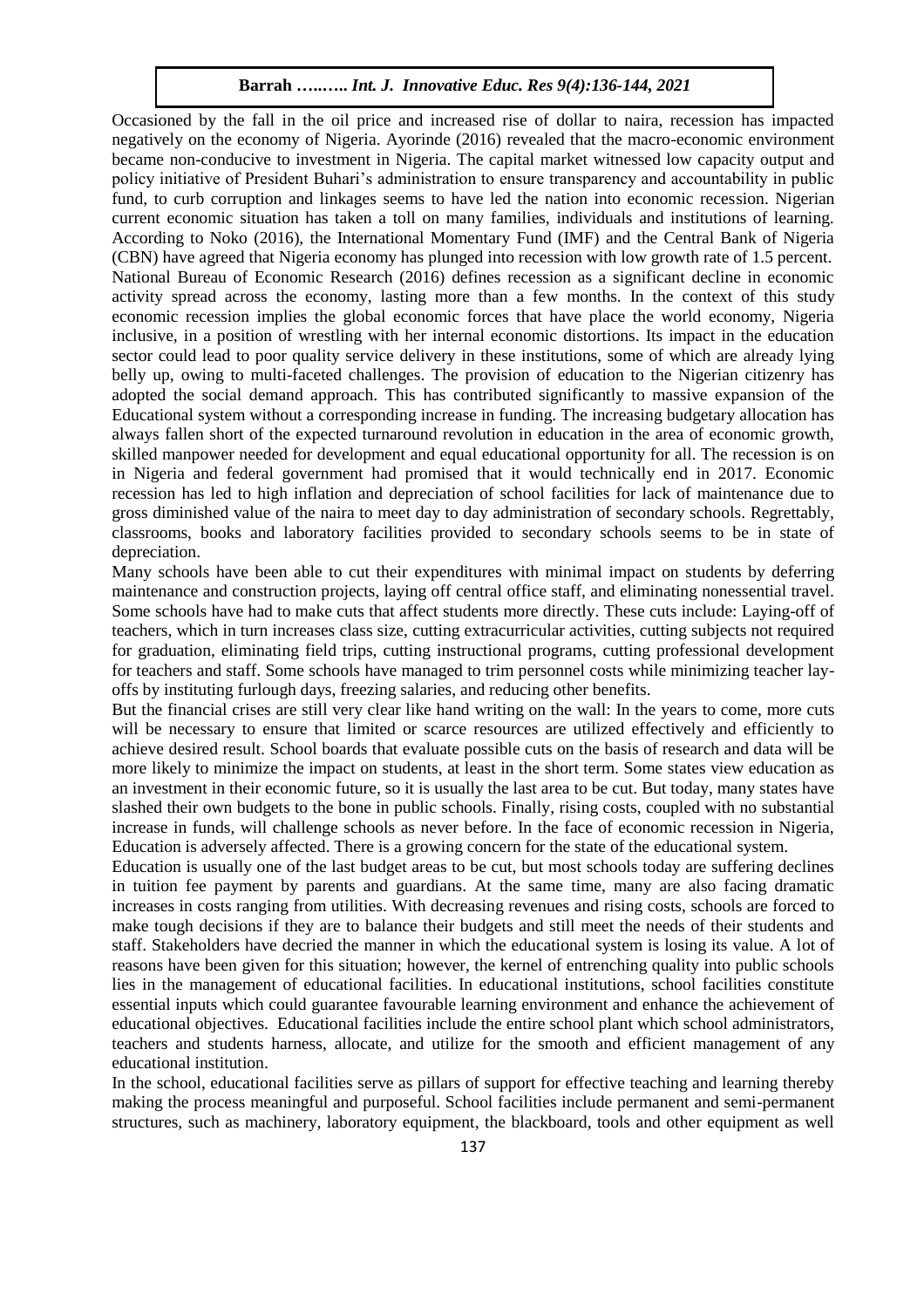as consumables. Educational facilities also refer to non-human and non-financial resources which include all movable and immovable materials which are used for teaching, learning and other school activities. The efficient management of school facilities brings about a conducive teaching and learning environment for teachers, students and other staff members to perform their duties effectively. In the same vein, the quality and standard of educational output depends on the extent to which school facilities are provided and managed.

Educational curriculum cannot be sound and well operated with disgruntled school staff, poor and badly managed school facilities which include classroom, laboratories, workshops, libraries, equipment, consumables, electricity, water, visual and audio visual aids, tables, desks, chairs, playground, storage space and toilets. Managing educational resources is a major challenge for school administrators especially in public schools with its continuous increase in student enrolment in a dwindling economy without a corresponding increase in school facilities.

# **1.2 Statement of the Problem**

The increase in enrolment of students, short fall of physical facilities and instructional materials as well as poor welfare management in schools across the country is worrisome and calls for adequate attention from all stakeholders in education, considering the dwindling state of the economy. The syndrome of "no money" is no longer news, and the education system is suffering the worst hit presently due to the renewed and sustained economic decline in Nigeria. There has been increasing evidence of financial constraints coupled with the low proportion of government budget and GNP available to the education industry. The resources available to the government have failed to cope with the growth and demands of the sector in recent times. Also, secondary school administration in Nigeria, Rivers state inclusive, in recent times seems to have witnessed a number of administrative challenges such as lack of commitment on the part of teachers due to poor and delayed salaries, high student-teacher ratio, poor learning environment, shortage of instructional materials, unavailability of basic tools and equipment, lack of information accessing and processing facilities like computers and internet services as well as poor performance of student in external (WAEC, NECO and JAMB) and internal examination since the emergence of economic recession in Nigeria. Therefore, economic recession may eventually have some effect on the administration of secondary school. Based on this, the study seeks to examine the administration of secondary education in a dwindling economy for enhanced students' academic performance in Rivers State.

## **1.3 Purpose of the Study**

The aim of this study is to examine the administration of secondary education in a dwindling economy so as to enhance students' academic performance in Rivers State. Specifically, the objectives of the study are to:

- 1. Determine how the administration of secondary education staff personnel in a dwindling economy impacts on students' academic performance in Rivers State.
- **2.** Ascertain how the administration of secondary education facilities in a dwindling economy.

## **1.4 Research Questions**

The following research questions guided this study:

- 1. To what extent does the administration of secondary education staff personnel in a dwindling economy impacts on students' academic performance in Rivers State?
- 2. To what extent does the administration of secondary education facilities in a dwindling economy impacts on students' academic performance in Rivers State?

#### **1.5 Hypotheses**

- 1. There is no significant difference between mean rating of principals and teachers on the administration of secondary education staff personnel in a dwindling economy impacts on students' academic performance in Rivers State.
- 2. There is no significant difference between mean rating of principals and teachers on the administration of secondary education facilities in a dwindling economy impacts on students' academic performance in Rivers State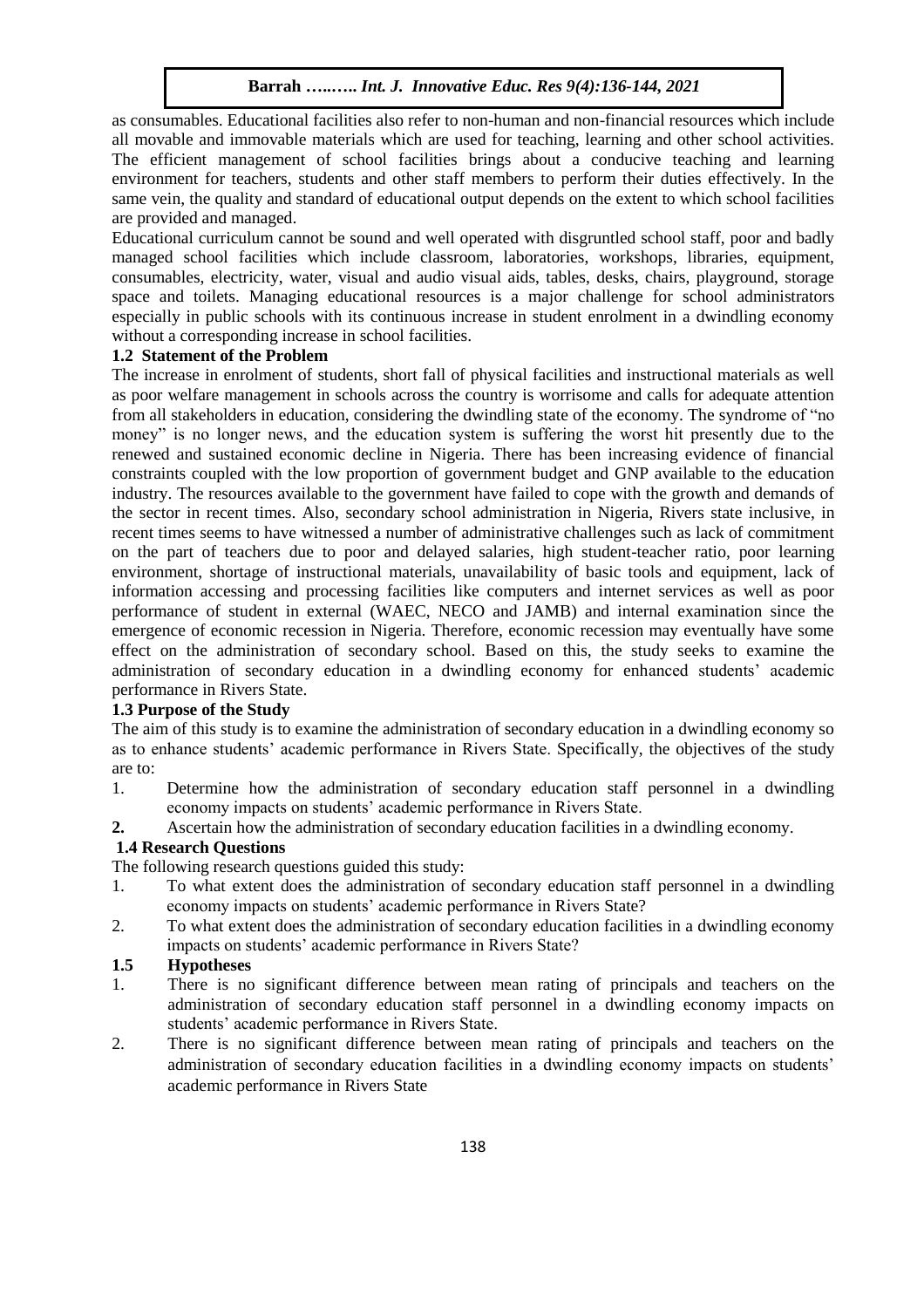# **METHODOLOGY**

## **Research Design**

The study adopted the descriptive research survey design. The study sought to generate data for answering research questions by determining the opinions and perceptions of the respondents.

## **Population of the Study**

The population of the study comprised all the two hundred and sixty eighty (268) public senior secondary schools in Rivers State. While 7,693 will serve as the respondents (i.e. 7,425 teachers and 268 principals).

## **Sample and Sampling Technique**

The sample size for this study was three hundred and eighty (380) respondents drawn from the entire population using Taro Yamene's formula. A stratified sampling technique will be adopted to select 5 local government areas (2 urban and 3 rural), from which the sample size will be selected. Specifically, 330 teachers and 50 principals.

#### **Instrument for Data Collection**

The researcher used a questionnaire titled "Administration of Secondary Education in a Dwindling Economy for Students' Academic Performance Questionnaire" (ASEDESAPQ), which consist of demographic data as well as response variables to address the four research questions. The instrument will be coded with modified 4-point Likert Scale of Strongly Agree  $(S_A) = 4$  points, Agreed  $(A) = 3$ points, Disagreed (D) = 2 points and Strongly Disagree (SD) = 1 point.

# **Validity of the Instrument**

The instrument was subjected to face and content validities by presenting the instrument to the researcher's supervisor and other lecturers in the Department of Measurement Evaluation for vetting. All their suggestions, corrections, and recommendations will be put into consideration in the final draft of the instrument.

#### **Reliability of the Instrument**

A test-retest method was used to obtain the reliability of the instrument. Applying the method, the researcher administered 20 copies to teachers and principals (8 principals and 12 teachers) who are outside the study sample. Two weeks later, the same instrument was re-administered to the same respondents. The data obtained from the exercises were correlated using Pearson's Product Moment Correlation Coefficient to determine the reliability, which an index of 0.78 was obtained.

#### **Method of Data Collection**

Copies of the questionnaire for this study was distributed personally by the researcher with the help of two research assistants who were adequately trained so that they can answer any question that the respondents may come up with.

## **Method of Data Analysis**

For the purpose of data analysis, numerical values will be assigned to each of the response scales. Based on this, a Criterion Mean of 2.50 will be calculated to ascertain the mean response of the respondents. Thus,  $\frac{4+3+2+1}{1} = \frac{10}{1}$  = 2.50. Mean scores will be used as the statistical tools to answer the research questions. While z-test statistics will be used to test the five null hypotheses at 0.05 levels of significance.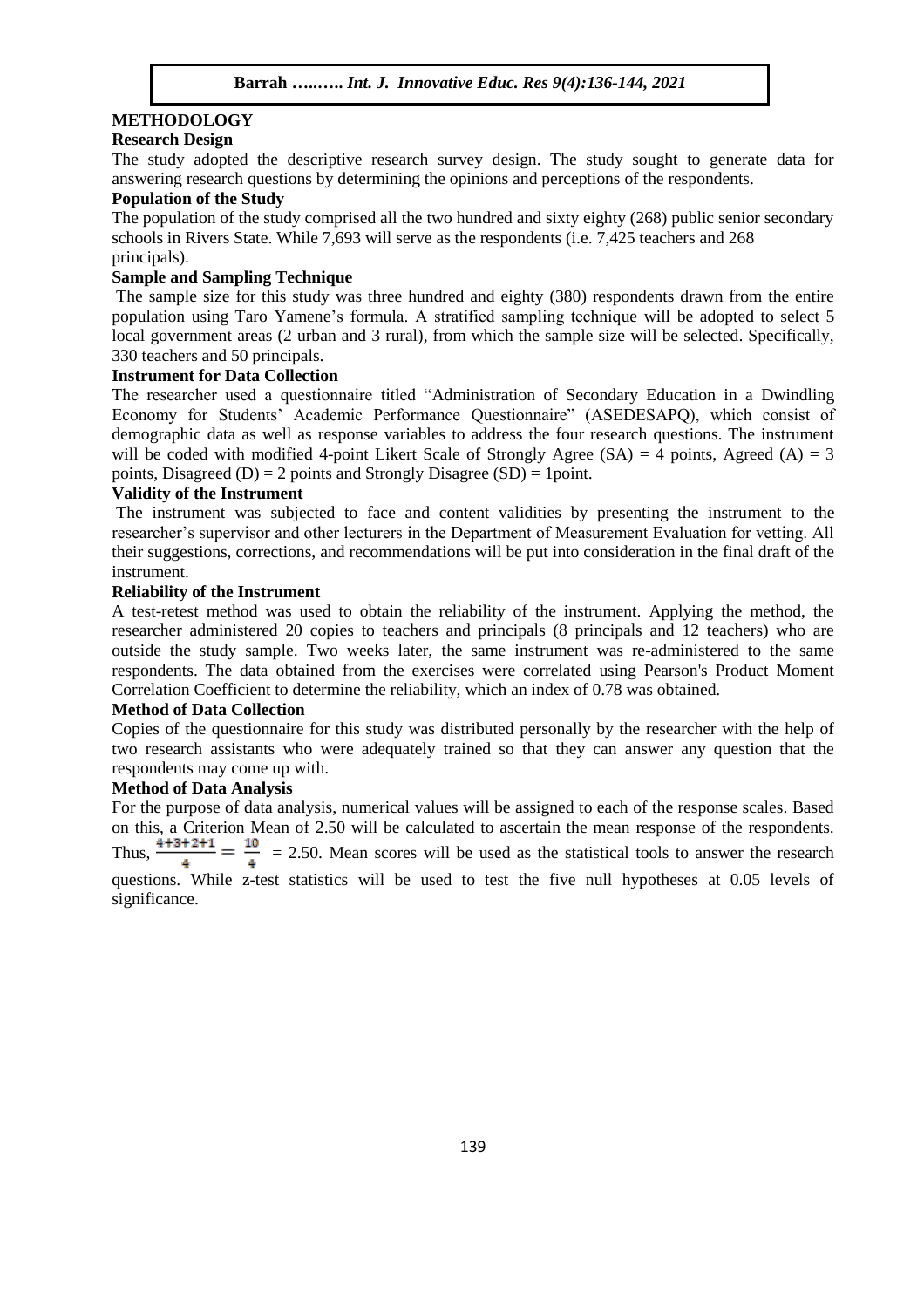# **RESULTS**

**Research Question One:** *To what extent does the administration of secondary education staff personnel in a dwindling economy impacts on students' academic performance in Rivers State?*

Table 4.1: Mean  $x$ , Standard Deviation and Rank Order Scores of Respondents on the extent of administration secondary education staff personnel in a dwindling economy impacts on students' academic performance in Rivers State

| S/ | <b>Items</b>                                                                                                                 |               | Respondents (n=306) |                 |  |
|----|------------------------------------------------------------------------------------------------------------------------------|---------------|---------------------|-----------------|--|
| N  |                                                                                                                              | <b>Mean</b>   | <b>SD</b>           | <b>Decision</b> |  |
|    |                                                                                                                              | $\mathcal{X}$ |                     |                 |  |
| 1. | Supervision of scheme of work/lesson notes of teachers will<br>prompt teachers to prepare and teach with their lesson notes. | 3.67          | 0.60                | Agreed          |  |
| 2. | Regular classroom visitation of teachers by the school principal.                                                            | 3.36          | 0.49                | Agreed          |  |
| 3. | Supervision of classroom instruction to evaluate teachers'<br>effectiveness in teaching and learning process.                | 3.60          | 0.55                | Agreed          |  |
| 4. | Organizing external supervision of instruction to ascertain it<br>worthwhileness.                                            | 3.26          | 0.63                | Agreed          |  |
| 5. | Monitoring of departmental heads to ensure that they perform<br>their duties.                                                | 3.50          | 0.65                | Agreed          |  |
| 6. | Principal ensuring that teachers do not teach<br>without<br>instructional materials.                                         | 3.37          | 0.72                | Agreed          |  |
| 7. | Ensuring that teachers mark students' notebooks regularly                                                                    | 3.50          | 0.53                | Agreed          |  |
| 8. | Proper monitoring to ensure that teachers implement the<br>curriculum accordingly.                                           | 3.57          | 0.54                | Agreed          |  |
|    | <b>Average Mean/Standard Deviation</b>                                                                                       | 3.47          |                     |                 |  |

Data on Table 4.1 show that an average mean of 3.47 which is above the criterion mean of 2.50. This means that the respondents agreed that the extent administration of secondary education staff personnel in a dwindling economy impacts on students' academic performance in Rivers State include: supervision of scheme of work/lesson notes of teachers, regular classroom visitation of teachers by the school principal, supervision of classroom instruction to evaluate teachers' effectiveness in teaching and learning process, organizing external supervision of instruction to ascertain it worthwhileness, monitoring of departmental heads to ensure that they perform their duties, ensuring that teachers do not teach without instructional materials, ensuring that teachers mark students' notebooks regularly and proper monitoring to ensure that teachers implement the curriculum accordingly.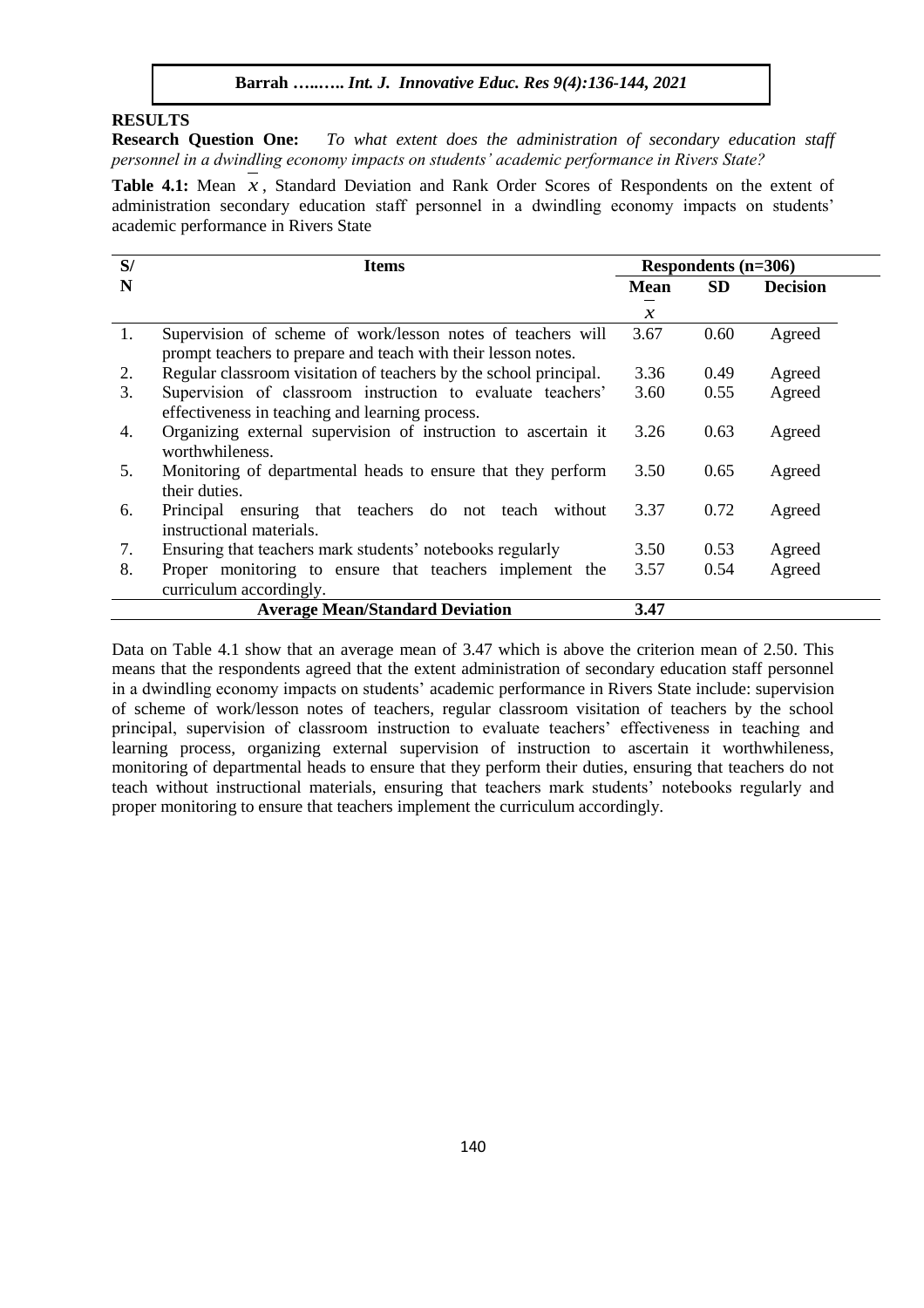**Barrah …..…..** *Int. J. Innovative Educ. Res 9(4):136-144, 2021*

**Research Question Two:** *To what extent does the administration of secondary education facilities in a dwindling economy impacts on students' academic performance in Rivers State?*

**Table 4.2:** Mean of Respondents on the extent administration of secondary education facilities in a dwindling economy impacts on students' academic performance in Rivers State

| S/  | <b>Items</b>                                                                                               | Respondents (n=306) |           |                 |  |  |
|-----|------------------------------------------------------------------------------------------------------------|---------------------|-----------|-----------------|--|--|
| N   |                                                                                                            | <b>Mean</b>         | <b>SD</b> | <b>Decision</b> |  |  |
|     |                                                                                                            | $\mathcal X$        |           |                 |  |  |
| 9.  | By ensuring preventive maintenance of school facilities.                                                   | 3.38                | 0.77      | Agreed          |  |  |
| 10. | Modification of plans and programmes to ensure that facilities<br>are adequate to suit the needs of users. | 3.42                | 0.58      | Agreed          |  |  |
| 11. | Instruction manuals should be adhered to in usage of school<br>facilities.                                 | 3.41                | 0.61      | Agreed          |  |  |
| 12. | Creation of shelter space to keep safe of school facilities.                                               | 3.37                | 0.60      | Agreed          |  |  |
| 13. | Applying caution in the use of facilities.                                                                 | 3.50                | 0.59      | Agreed          |  |  |
| 14. | Enlightenment and awareness programmes on proper use of<br>school facilities.                              | 3.47                | 0.52      | Agreed          |  |  |
| 15. | Routine maintenance of school facilities.                                                                  | 3.47                | 0.65      | Agreed          |  |  |
| 16. | Emergency maintenance of school facilities.                                                                | 3.24                | 0.81      | Agreed          |  |  |
| 17. | Facilities should be well utilized to avoid equipment failure                                              | 3.38                | 0.60      | Agreed          |  |  |
|     | <b>Average Mean/Standard Deviation</b>                                                                     | 3.42                |           |                 |  |  |

Data on Table 4.2 show that all items (9-17) had an average mean scores above the criterion mean of 2.50 and were adjudged on the extent the administration of secondary education facilities in a dwindling economy impacts on students' academic performance in Rivers State, Nigeria. In summary, with an average mean of 3.42 which is above the criterion mean of 2.50, the respondents agreed that the extent administration of secondary education facilities in a dwindling economy impacts on students' academic performance in Rivers State include: ensuring preventive maintenance of school facilities, modification of plans and programmes to ensure that facilities are adequate to suit the needs of users. instruction manuals should be adhered to in usage of school facilities, creation of shelter space to keep safe of school facilities, applying caution in the use of facilities, enlightenment and awareness programmes on proper use of school facilities, routine maintenance of school facilities, emergency maintenance of school facilities and facilities should be well utilized to avoid equipment failure.

## **Test of Hypotheses**

**Ho1:** There is no significant difference between mean rating of principals and teachers on the administration of secondary education staff personnel in a dwindling economy impacts on students' academic performance in Rivers State.

**Table 1:** z-test Analysis on the Difference between the Mean Scores of Principals and Teachers on the Administration of Secondary Education Staff Personnel in a Dwindling Economy

|                                                                                     |                   |           |      |     |             | value Level |                       | GROUP N Mean Std. Df Zcal Zcrit P(Sig.) Alpha Decision |
|-------------------------------------------------------------------------------------|-------------------|-----------|------|-----|-------------|-------------|-----------------------|--------------------------------------------------------|
| Administration of Principals 18 3.56 0.37<br>secondary education<br>staff personnel |                   |           |      | 304 | 1.175 1.960 | 0.241       | $0.05$ H <sub>o</sub> | Accept                                                 |
|                                                                                     | Teachers 288 3.47 |           | 0.28 |     |             |             |                       |                                                        |
|                                                                                     |                   | $N = 306$ |      |     |             |             |                       |                                                        |

Table 4.6 showed that principals have mean and standard deviation scores of 3.56 and 0.37 while teachers have mean and standard deviation scores of 3.47 and 0.28 respectively. The z-value of 1.175 at degree of freedom 304, is not significant with P (0.241) greater than chosen alpha of 0.05. Therefore, the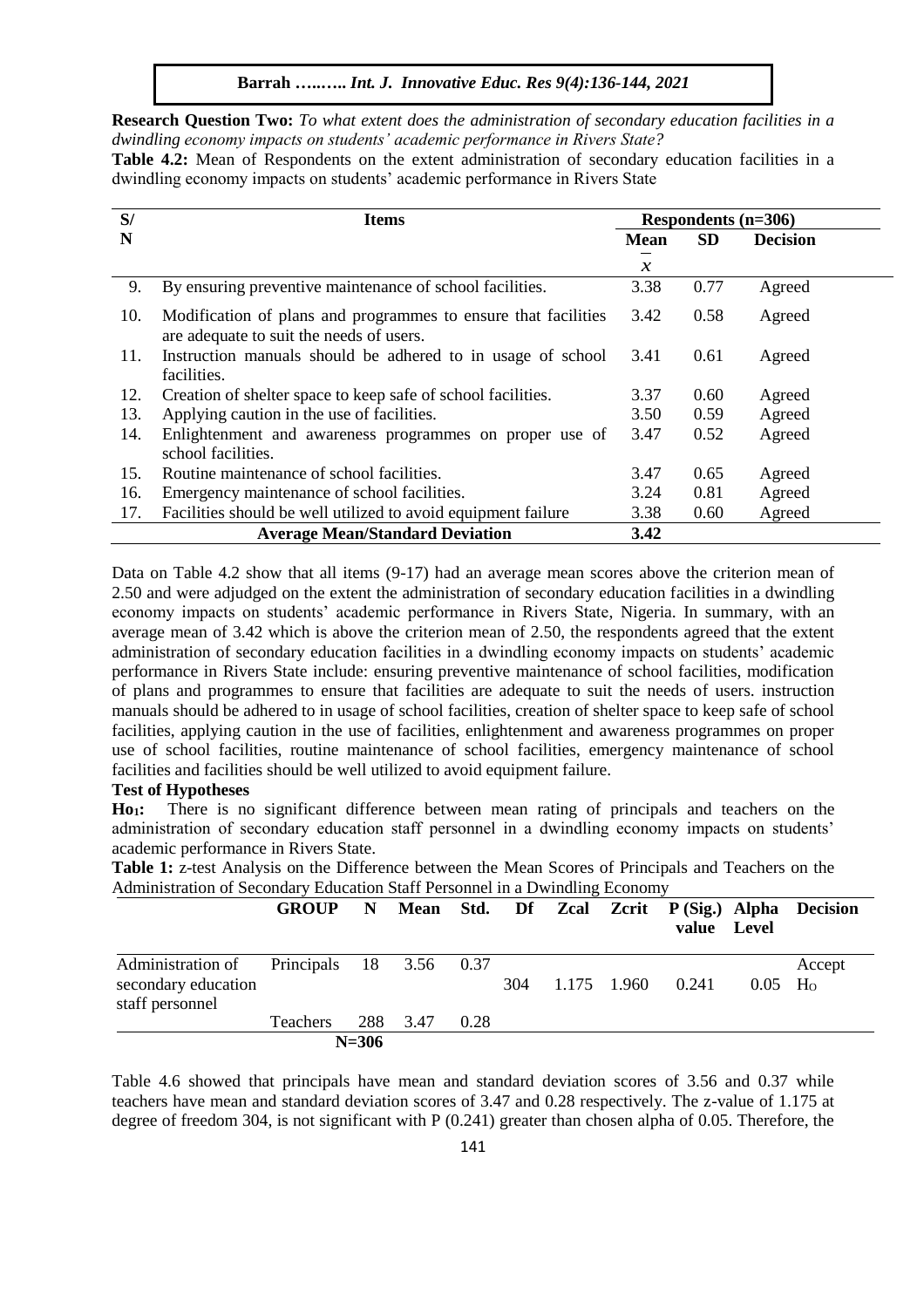null hypothesis was accepted. By implications, there is no significant difference between the mean ratings of principals and teachers on the administration of secondary education staff personnel in a dwindling economy impacts on students' academic performance in Rivers State.

**Ho2:** There is no significant difference between mean rating of principals and teachers on the administration of secondary education facilities in a dwindling economy impacts on students' academic performance in Rivers State.

**Table 2:** z-test Analysis on the Difference between the Mean Scores of Principals and Teachers on the Administration of Secondary Education Facilities in a Dwindling Economy

|                                                                                | <b>GROUP</b>    | $\mathbf N$ |          |       |     |      | Mean Std. Df Zcal Zcrit P(Sig.)<br>value | <b>Level</b> | Alpha Decision             |
|--------------------------------------------------------------------------------|-----------------|-------------|----------|-------|-----|------|------------------------------------------|--------------|----------------------------|
| Administration of Principals 18 3.48<br>secondary education<br>staff personnel |                 |             |          | 0.095 | 304 | 2.68 | 1.960 0.008                              | 0.05         | Rejected<br>H <sub>o</sub> |
|                                                                                | <b>Teachers</b> |             | 288 3.42 | 0.094 |     |      |                                          |              |                            |
|                                                                                |                 |             |          |       |     |      |                                          |              |                            |

Table 4.7 showed that principals have mean and standard deviation scores of 3.48 and 0.095 while teachers have mean and standard deviation scores of 3.42 and 0.094 respectively. The z-value of 2.68 at degree of freedom 304, is significant with P (0.008) less than chosen alpha of 0.05. Therefore, the null hypothesis was rejected. By implications, there is a significant difference between the mean ratings of principals and teachers on the administration of secondary education facilities in a dwindling economy impacts on students' academic performance in Rivers State.

#### **DISCUSSION OF FINDINGS**

## **The Extent of Administration of Secondary Education Staff Personnel in a Dwindling Economy Impacts on Students' Academic Performance**

The first finding of the study showed that the extent administration of secondary education staff personnel in a dwindling economy impacts on students' academic performance in Rivers State include: supervision of scheme of work/lesson notes of teachers, regular classroom visitation of teachers by the school principal, supervision of classroom instruction to evaluate teachers' effectiveness in teaching and learning process, organizing external supervision of instruction to ascertain it worthwhileness, monitoring of departmental heads to ensure that they perform their duties, ensuring that teachers do not teach without instructional materials, ensuring that teachers mark students' notebooks regularly and proper monitoring to ensure that teachers implement the curriculum accordingly. Also, the z-test result showed that there is no significant difference between the mean ratings of principals and teachers on the administration of secondary education staff personnel in a dwindling economy impacts on students' academic performance in Rivers State. The finding is in line with Ikegbusi (2014) who noted that to ensure that teachers are highly disciplined and their high productivity achieved in the education sector, this apart from staff development will also include strengthening schools' instructional supervision to ensure that teacher high productivity and work commitment is guaranteed and enhanced as well as to aid great performance of students in their class work. Supporting the above view Olatoye (2006) stated that education is not different as it requires supervision of classroom instruction to evaluate teachers' effectiveness and students' performance especially when much resources is not allotted by the government due unstable economic situation.

The finding is also in agreement with Oyedeji (2012) who said that the functions of school supervisors in order to carry out effective supervision include: making classroom visits, supervising heads of departments and teachers by checking their scheme of work and lesson notes, checkmating teachers' classroom attendance, checking absenteeism and rewarding hardworking teachers and punishing indolent ones by assigning administrative duties to them as means of encouraging to do the right things at the right time in order to enhance the learners performance. Eya and Leonard (2012) concurred to the view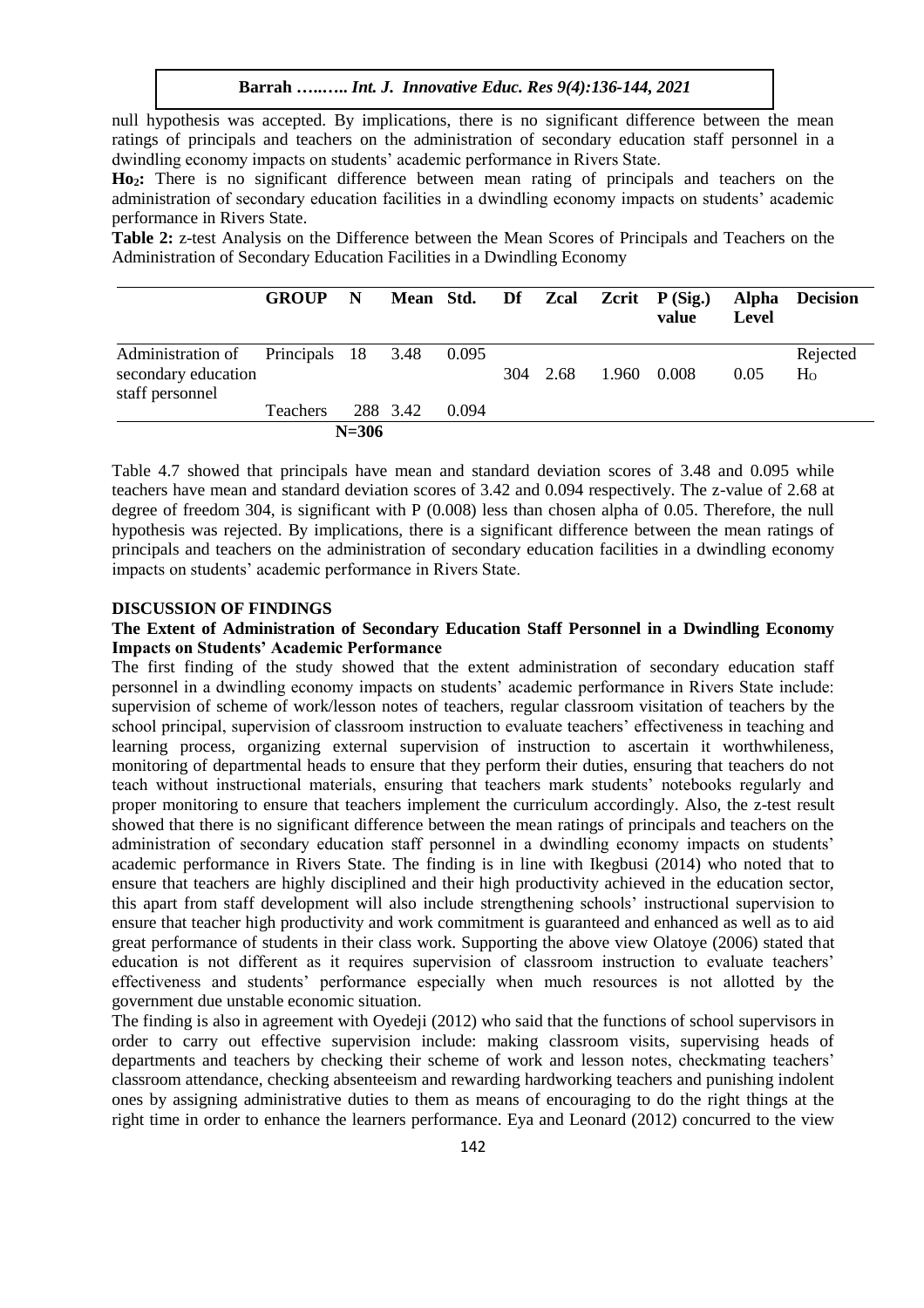when they postulate that internal supervision is more conversant, reasons being that it helps teachers to be dedicated to their duties and helps the less effective and inexperienced teachers to improve their teaching and thereby impacting students' performance in classroom despite the flinching support of the Nigerian government in terms of financing education

# **The Extent of Administration of Secondary Education Facilities in a Dwindling Economy Impacts on Students' Academic Performance**

The second result of the finding revealed that the extent of administration of secondary education facilities in a dwindling economy impacts on students' academic performance in Rivers State include: ensuring preventive maintenance of school facilities, modification of plans and programmes to ensure that facilities are adequate to suit the needs of users. instruction manuals should be adhered to in usage of school facilities, creation of shelter space to keep safe of school facilities, applying caution in the use of facilities, enlightenment and awareness programmes on proper use of school facilities, routine maintenance of school facilities, emergency maintenance of school facilities and facilities should be well utilized to avoid equipment failure. More so, the z-test result showed that there is a significant difference between the mean ratings of principals and teachers on the administration of secondary education facilities in a dwindling economy impacts on students' academic performance in Rivers State.

The finding is in consonance with Adesina and Ogunsaju (2003) who in their recognition of the need for school facilities for effective performance of educational programmes noted that for effective teaching and learning situations, school facilities and educational goals should be viewed as being closely interwoven and interdependent. Apart from protecting students from the sun, rain, heat and cold, the school buildings represent a learning environment which has a tremendous impact on the comfort, safety and performance of the students. Buttressing this assertion, Onwurah (2004) rightly noted that school plant is essential for effective learning and is often considered as teachers' tools. Given this onerous task, the principal, as a matter of fact, must understand the role of school managers to effectively manage not only staff but the facilities to meet the overall objectives of the school system, knowing fully well that these facilities may not be provided or supplied regularly by the government considering the dwindling state or unstable economy. Ukeje (2000) argued that the unsatisfactory performance often experienced in schools by students and educational programs is always attributed to lack of basic infrastructure, lack of adequate and accurate statistics, inadequate funding, embezzlement, bureaucratic bottleneck and poor attitude to work.

Furthermore, the finding is in line with Ebong (2011), who posit that school management by principals is the totality of efforts that are brought to bear in the provision and delivery of education to ensure that both human and material resources allocated to education are used to the best advantage in the pursuit of educational objectives and goals. Supporting this view, Asiabaka (2008) maintained that school facilities management play a pivotal role in the actualization of educational goals and objectives by satisfying the physical and emotional needs of the staff and students. According to her, physical needs are met through the provision of safe structures, adequate sanitary facilities, a balanced visual and thermal environment, sufficient shelter space for work and play; while emotional needs are met by creating a pleasant surroundings, friendly atmosphere and an inspiring environment.

## **CONCLUSION**

Based on findings, it can be deduced that administration of secondary education personnel and facilities is achievable in dwindling economy to enhance student academic performance.

## **RECOMMENDATIONS**

Based on the study findings and in the bid to enhance students' academic performance in the face of dwindling economy, the following are hereby recommended:

- 1. The principal as an administrator through the Ministry of Education should liaise with institutions, NGOs and host communities to ensure adequate provision of facilities.
- 2. Also, improvisation of teaching aids should be encouraged by teachers to ensure adequate delivery of knowledge to the students.